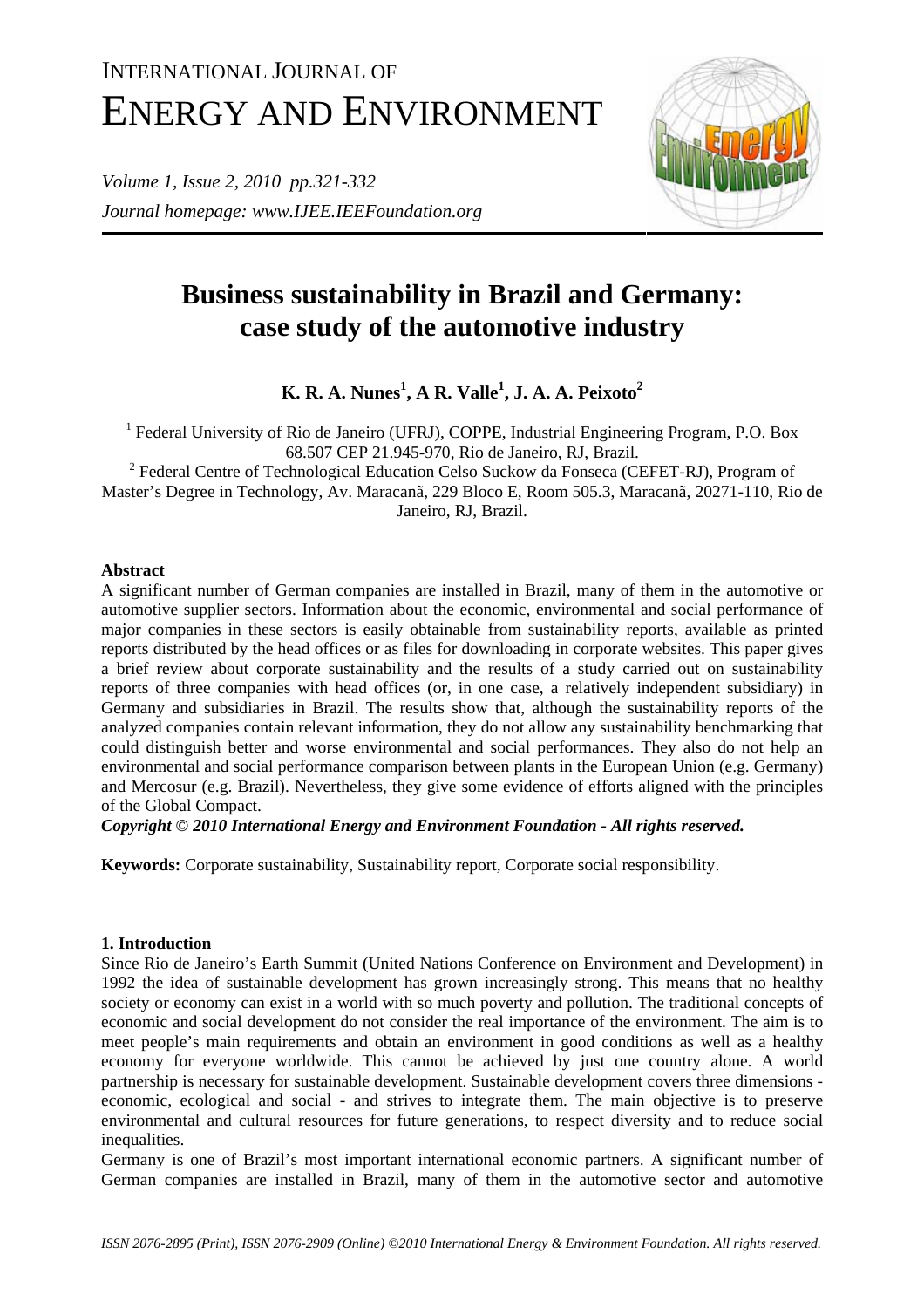supplier sector. Figures show how important the automotive industry is for both countries. Germany is indeed one of the major car producing countries in the world. In 2006, 5.8 million vehicles were produced and jobs were given to 750,000 people (around 391,000 direct jobs in automotive companies and 429,000 jobs in the automotive supplier sector) [1]. That same year 2.2 million vehicles were produced in 30 Brazilian industrial plants of car manufacturing, giving direct jobs to 106,000 employees. These plants are connected to 500 main suppliers and 3,000 car dealers [2]. In 2006 the automotive industry in Germany had a share of 19% in the industrial GDP (Gross Domestic Product) [1]. In Brazil this share was around 14.5 % [2].

The increasing stringency of the related legislation and the rise in consumer awareness compels the automobile sector to continually improve its environmental performance. The environmental concerns are associated either with the product itself (use or post-use impacts) or with its productive process (manufacturing or logistical environmental impacts). The first kind of concerns includes not only gas emissions, but also the appropriated destination of replaced materials (parts and fluids) during vehicle's working life and of vehicle body and parts at the end of it. The second kind of concerns includes minimizing the use of raw materials, chemicals, energy, and water, as well as reducing effluents, waste and atmospheric emissions.

Further than environmental issues, the car industry has a wide range of social and economic impacts such as best practices in management, processes, product development, worker and consumer relations. Its activities are closed connected with the employment and welfare levels in associated industries (as suppliers and dealers).

Many of the main car makers are participants of the United Nations Global Compact (by joining date order: Daimler, BMW, Renault, Volvo, Volkswagen, PSA, Nissan, Ford, Hyundai and KIA). The UN Global Compact [xx] sees itself as "a strategic policy initiative for businesses that are committed to aligning their operations and strategies with ten universally accepted principles in the areas of human rights, labour, environment and anti-corruption. By doing so, business, as a primary agent driving globalization, can help ensure that markets, commerce, technology and finance advance in ways that benefit economies and societies everywhere." Companies are called on to:

- 1. Support and respect the protection of internationally recognized human rights;
- 2. Certify that their own corporations are not accomplices of human rights violations and abuses;
- 3. Support freedom of association and the effective recognition of the right to collective negotiation;
- 4. Eliminate all forms of forced and compulsory work;
- 5. Commit themselves to the effective abolition of child labor;
- 6. Eliminate employment discrimination;
- 7. Support a preventative approach to environmental challenges;
- 8. Develop initiatives that promote greater environmental responsibility;
- 9. Encourage the development and the diffusion of technologies that do not harm the environment;
- 10. Companies shall oppose all forms of corruption, including blackmail and bribes.

The purpose of this paper is to address the outcome of a research undertaken on the sustainability performance of three companies with headquarters (or, in one case, a relatively independent subsidiary) in Germany and subsidiaries in Brazil. Only the two German headquarted companies are participants of UN Global Compact. The research had three main objectives:

- a. To evaluate the sustainability performance of each of those companies. Are their activities compatible with the principles of the Global Compact? Is there a relevant sustainability performance difference between Global Compact committed and not committed companies?
- b. To compare their sustainability performances (benchmarking);
- c. Verifying whether the automotive multinationals have comparable environmental and social performances between their plants in the European Union (e.g. Germany) and Mercosur (e.g. Brazil) or, at least, whether they do in fact implement their environmental and social principles in a similar way in both countries.

For the achievement of objective *a,* the sustainability reports of the companies were analyzed, in order to verify whether the reported actions cover the principles of the Global Compact.

As the Global Compact provides no indicators for sustainability performance evaluation, it recommends the use of the Global Report Initiative (GRI) Guidelines [3]. Therefore, for the achievement of objective *b,* the companies' most recent sustainability reports were checked against the 97 economic, environmental and social indicators of the second version of GRI Guidelines.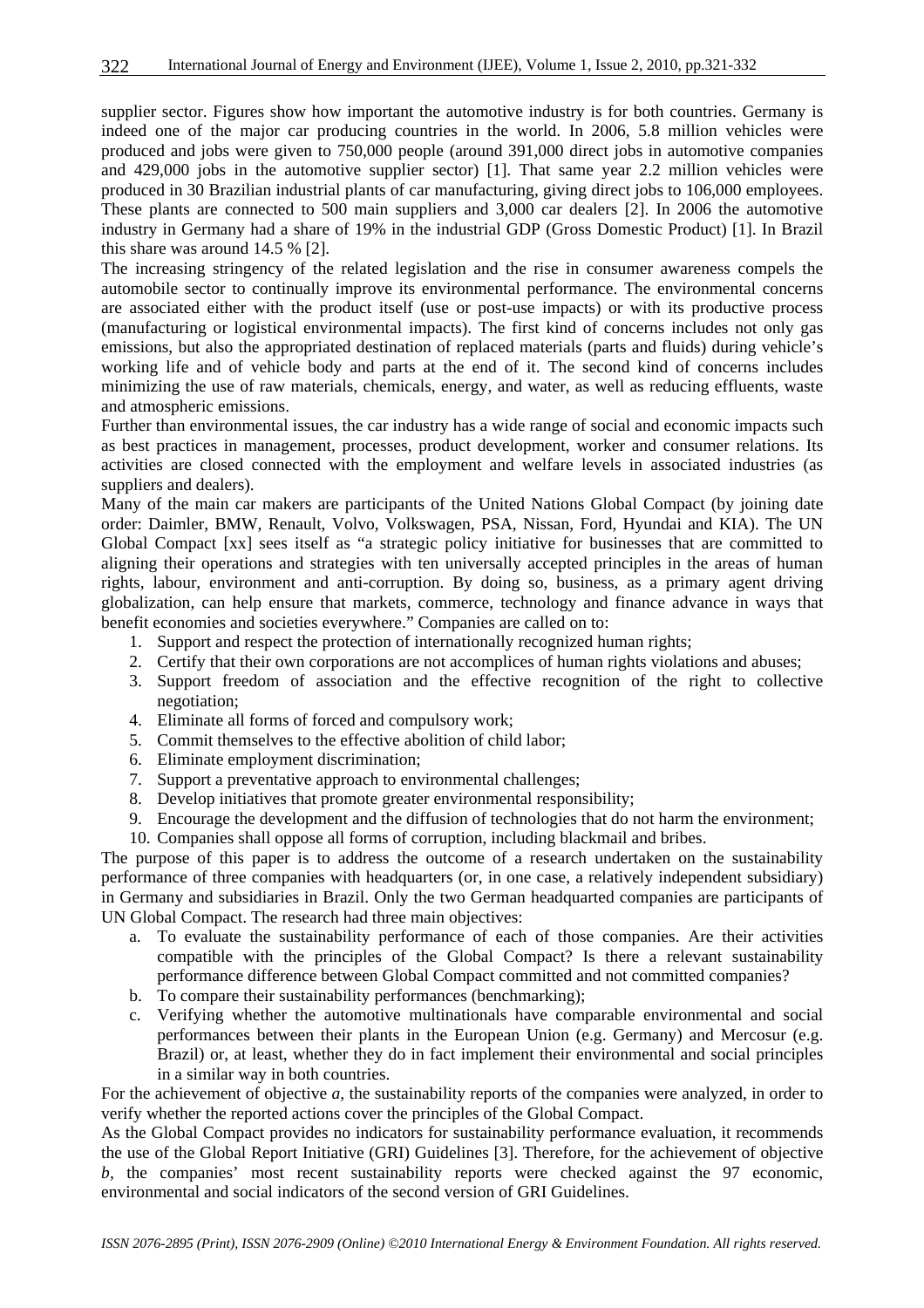For the achievement of objective *c,* the research has compared data from German and Brazilian factories. For this purpose, information on the sustainability performance of the companies was gathered in their corporate websites and by interviews and subsequently arranged in matrices.

#### **2. Sustainable business management and benchmarking**

The relations between business and social issues set off in the early  $20<sup>th</sup>$  century with philanthropy. But, as Tenorio [4] utters, the exhaustion of the industrial model and the development of post-industrial society have build up new concepts going much further than philanthropy. Now the business plans of the corporations should embrace the point of view of related *social agents* (mainly trade unions, NGO's and governmental agencies). This means adopting transparent relations between management and all stakeholders.

The new trend generated concepts like business volunteers, corporate citizenship, corporate social responsibility and, lastly, sustainable development. The late introduces a new objective: setting business goals compatible with the sustainable development of society. In fact numerous standards, regulations, benchmarks and guidelines have been proposed recently in order to direct business practices towards sustainable development. They are often the result of joint work by multiple social agents. Table 1 lists the main international references for business alignment to sustainable development, as well as some Brazilian initiatives, including seminal pioneer *Balanço Social* (Social Balance) proposed by IBASE (Brazilian Institute for Social and Economical Analyses).

| <b>SOCIAL ASPECT</b>                | <b>REFERENCE</b>                                                                                                                                                                                                                                                                                                                                       |
|-------------------------------------|--------------------------------------------------------------------------------------------------------------------------------------------------------------------------------------------------------------------------------------------------------------------------------------------------------------------------------------------------------|
| Global initiatives                  | OECD guidelines, Agenda 21, Principles of the Global Compact,<br>Millennium Development Goals (MDG), Earth Charter, UN Convention<br>against Corruption                                                                                                                                                                                                |
| Human rights                        | Universal Declaration of Human Rights (UDHR), Norms on Human Rights<br>Responsibilities of Transnational Corporations and Other Business<br>Enterprises                                                                                                                                                                                                |
| Labour                              | Guide to International Labour Standards, SA 8000 (Social Accountability<br>8000), Fundamental Principles and Rights at Work and their Follow-up,<br>OHSAS 18001 (Occupational Health Safety Assessment Series), Guidelines<br>on Occupational Safety and Health Management Systems (ILO-OSH 2001)                                                      |
| Protection of<br>consumer relations | UN Guidelines for Consumer Protection                                                                                                                                                                                                                                                                                                                  |
| Environment                         | The Natural Step (TNS), Convention on Biological Diversity (CDB), Rio<br>Declaration on Environment and Development, FSC Principles (Forest<br>Stewardship Council), ISO 14000 series, UN Framework Convention on<br>Climate Change, Vienna Convention for the Protection of the Ozone Layer,<br>Stockholm Convention on Persistent Organic Pollutants |
| Corporate<br>Governance             | OECD Principles of Corporate Governance, IBGC Code of Best Practices of<br>Corporate<br>Governance, CVM (Brazilian Securities<br>$&$ Exchange<br><b>Commission) Recommendations on Corporate Governance</b>                                                                                                                                            |
| Financial<br>organizations          | The Equator Principles                                                                                                                                                                                                                                                                                                                                 |
| Corporate Social<br>Responsibility  | Accountability Standard AA1000 (AccountAbility), Brazilian Private<br>Pension Fund Association (Abrapp) and Ethos Basic Principles of Social<br>Responsibility, ABNT NBR 16001: 2004 (Brazilian Standard: Social<br>Responsibility Management System - Requirements)                                                                                   |
| Sustainability<br>reporting         | IBASE Social Report, Ethos Indicators, Bovespa (São Paulo Stock<br>Exchange) Business Sustainability Index (ISE), Global Reporting Initiative<br>(GRI)                                                                                                                                                                                                 |

Table 1. International and Brazilian sustainability references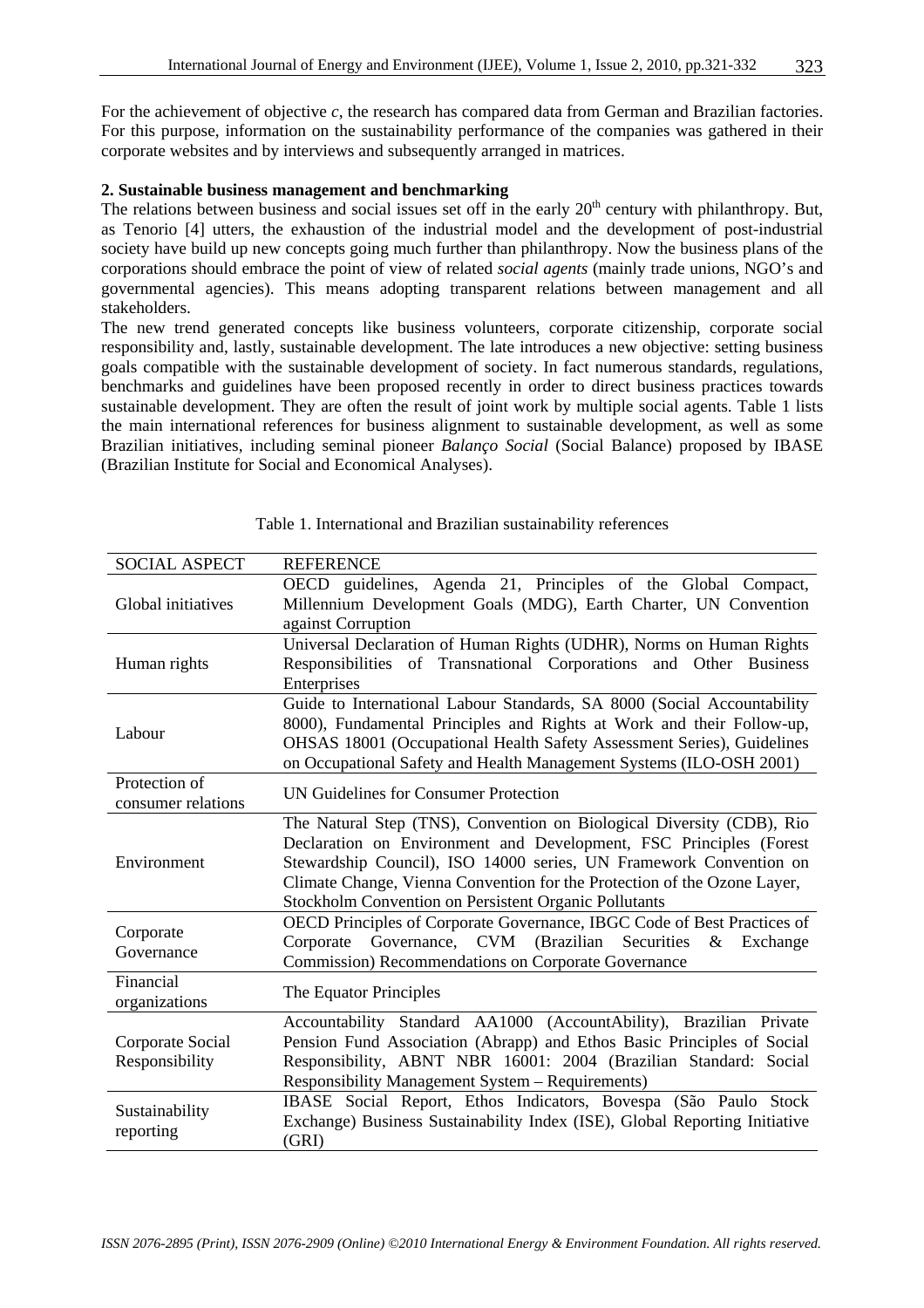As already mentioned, the research here described used GRI sustainability reports to benchmark the sustainability performance of three automotive companies. Benchmarking is a well known strategic management technique used to compare specific aspects of the performance of an organization and of its competitors, in order to consider the adoption of industry's best practice [5]. Lately benchmarking has been aplied to rank the sustainability performance of banks [6], social responsible investments [7] and other industries.

Hertin et al. [8] discussed the possibilities of sustainability benchmarking to act as instrument supporting governance for corporate sustainability. Sustainability benchmarking is defined as "quantitative or semiquantitative comparisons of individual companies on environmental and or social criteria with the aim of distinguishing between better and poorer performers". They distinguished basically two types of initiatives for sustainability benchmarking:

- Evaluatory sustainability assessments provide an overall appraisal of the sustainability performance of companies presented in a highly aggregated and simplified format. Examples are: Dow Jones Sustainability Indexes, FTSE4Good, SAM, ISE/BOVESPA (Brazilian corporate sustainability index) and other rating agencies;
- Diagnostic sustainability benchmarking is relevant for stakeholders that require detailed information about the sustainability performance of the companies. This is often conducted by consulting firms, fund managers, research institutes, trade associations, regulatory agencies and companies themselves. Results are often restricted to certain people [8].

This second type of benchmarking fitted better the purpose of the research.

Morhardt et al. [9] have benchmarked the 1999 reports of 40 of the largest global industrial companies. They found out that many of those reports scored highly when evaluated against three pioneering sustainability benchmarking models, but not so well when evaluated against scoring models derived from the ISO 14031 environmental performance evaluation standard and from the GRI 2000 guidelines, which were much more detailed and comprehensive.

#### **3. Sustainability reports and the Global Report Initiative (GRI)**

There is a wide range of potential sources of information about the sustainability record of companies, as media reports, corporate environmental and sustainability reports, studies by consulting firms or research institutes, and ratings [8]. As Blanke et al. [11] utter, "communication has become a strategic success factor for companies. Companies have presently not only the classic product competition, but also communication competition. Therefore they succeed - through the continuous growing information provided – in achieving at most dialogue with society".

The development of Internet has changed the communication processes with the public. The communication management of companies should now address the developments of technology and react with appropriated communication strategies. Blanke et al. [11] state that "new public relations have been formed in a virtual ambient (…). Besides these new structural requirements of corporate communication, the sustainability concept has become more important for businesses".

Consequently many business enterprises are using Internet to inform about their products, services and corporate data. Sustainability reports can be found in the websites of most multinational companies. BMU [12] affirmed that "over the past few years corporate sustainability reporting has undergone rapid evolution. More and more companies have begun to inform their stakeholders about the corporate environmental and social performance in addition to financial disclosures. Associations, consulting companies, academia and technical literature are driving the agenda of sustainability".

According to Dwyer and Owen [13], "the most consistent reports have predominantly, but not exclusively, been large companies operating in ´sensitive` industrial sectors. These companies primarily produce a substantial stand-alone paper and/or web based report." Sustainability reports can provide important information that is normally not found in financial reports and that can be included in the evaluation of company business. This information may include corporate human capital, corporate governance, risk management, environmental liabilities and innovation capacity [14] [15].

One of the reflections of the sustainability report progress is the growing amount of guidance documents on sustainability and sustainability reporting, such as GRI (Global Reporting Initiative) guidelines, ISO 14063 (international standard for environmental communications), AA1000 (assurance standard for social and sustainable reporting of accountability, which is a American non-profit organization), BS 8900 (British standard for guidance of managing sustainable development) and NBR 16001 (Brazilian standard for the requirements of social responsibility management system).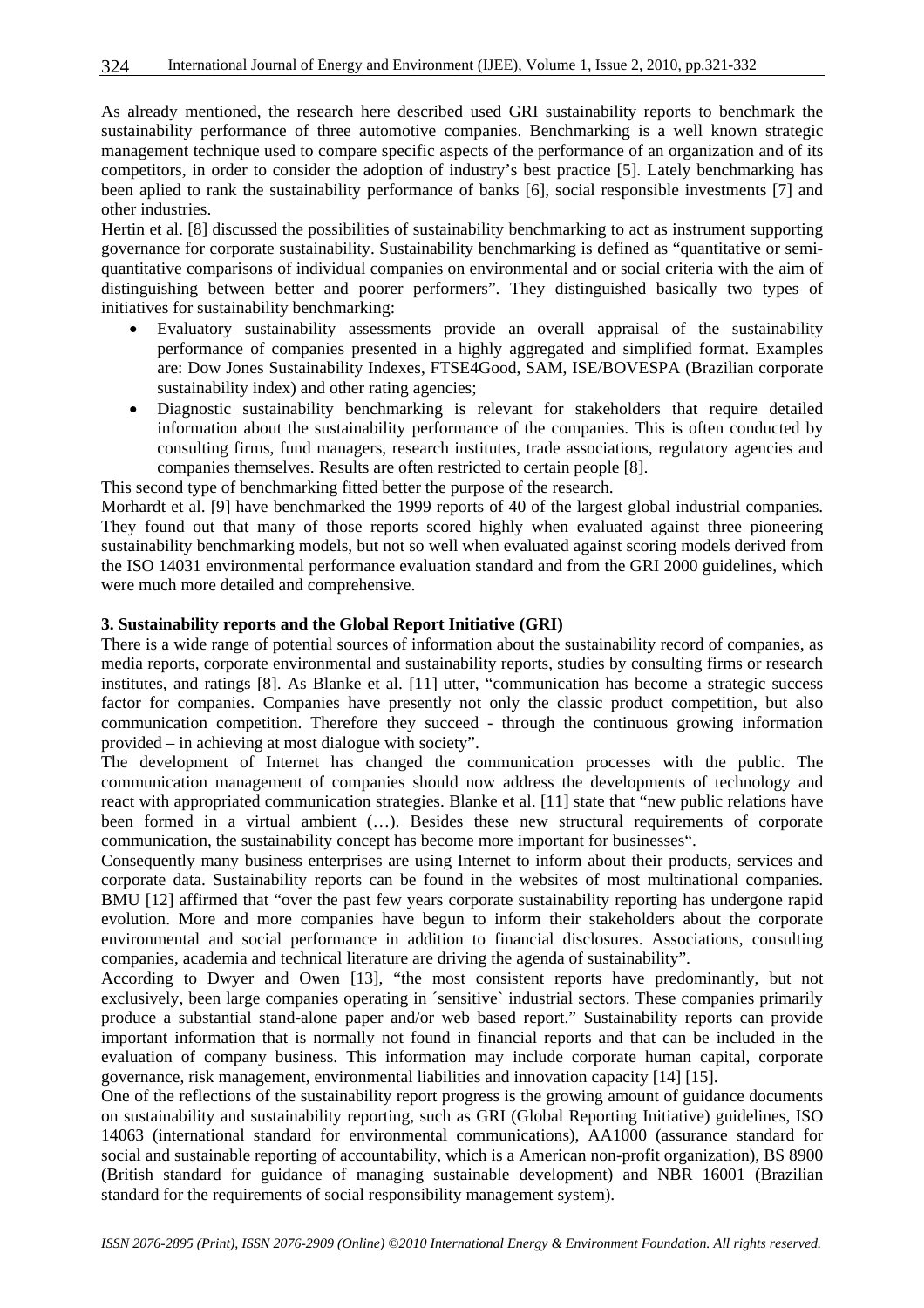In spite of progress, environmental and sustainability reports have received little attention from some target stakeholders. The possible causes of this may be insufficient comparable and unreliable audit procedures, uncertain validity of data and poor definition of the target stakeholders and, therefore, wrong focus of the information with too many or too few indicators, data and explanations.

BMU [12] affirms that, "in order to achieve a minimum of quality and to reduce data uncertainties standardized core indicators could be useful. However, experts underscored that a standardization of essential content elements and the definition of core indicators are not enough to improve the information quality sufficiently. To achieve comparability and credibility high-quality accounting methods measuring corporate sustainable performance are a must. Sufficient freedom to choose and develop new reporting methods and communication channels should be secure to spur innovation and progress."

GRI [14] declares to be "an independent institution whose mission is to develop and disseminate globally-applicable Sustainability Reporting Guidelines. The guidelines are for voluntary use by organizations for reporting on the economic, environmental, and social dimensions of their activities, products and services". The GRI involves representatives from business, accountancy, investment, environmental, human rights, research and labor organizations worldwide. GRI became independent in 2002 and is an official collaborating centre of the United Nations Environment Program (UNEP), working in conjunction with the Global Compact [10] [14].

GRI [10] describes reporting as follows: "the GRI Reporting Framework provides guidance on how organizations can disclose their sustainability performance. Report makers choose the guidance and indicators contained in the various framework components to suit their needs and their stakeholders' interests. The framework is applicable to organizations of any size, type or location". Table 2 presents the report contents of the second version of GRI guidelines [10]. Following the GRI guidelines, the sustainability reports should have the following contents: (a) Strategy and analysis; (b) Organizational profile; (c) Report parameters; (d) Governance, commitments and engagement; and (e) Management approach and (core and additional) performance indicators.

GRI guidelines have a third version (G3 2006), published in October 2006. This version is very similar to the previous one. It contains 121 elements (21 less in comparison to GRI 2002) and among them are 49 core indicators and 30 additional indicators. The publication of the third version is recent and, therefore, most of the reports registered in the GRI in May 2007 was still adopting the second version (the GRI 2002). By the end of 2008 one of the three analyzed companies had not yet published a G3 sustainability report, hindering an updating of the comparison intended in this work.

| <b>REPORT CONTENTS</b>                         | <b>AMOUNT OF ELEMENTS</b> |            |       |  |
|------------------------------------------------|---------------------------|------------|-------|--|
| 1. Vision and Strategy                         | 2                         |            |       |  |
| 2. Profile                                     | 22                        |            |       |  |
| 3. Governance Structure and Management Systems | 20                        |            |       |  |
| 4. GRI Content Index                           |                           |            |       |  |
| <b>INDICATORS</b>                              | Core                      | Additional | Total |  |
| 5. Performance indicators                      |                           |            |       |  |
| 5.1. Economic Performance Indicators           | 10                        | 3          | 13    |  |
| 5.2. Environmental Performance Indicators      | 16                        | 19         | 35    |  |
| 5.3. Social Performance Indicators             |                           |            |       |  |
| 5.3.1. Labour Practices and Decent Work        | 11                        | 6          | 17    |  |
| 5.3.2. Human Rights                            |                           |            | 14    |  |
| 5.3.3. Social Performance Indicators: Society  | 3                         | 4          | 7     |  |
| 5.3.4. Product Responsibility                  | 3                         | 8          | 11    |  |
| <b>Total Social Indicators</b>                 | 24                        | 25         | 49    |  |
| Total amount of elements                       | 142                       |            |       |  |
| Total of core indicators                       | 50                        |            |       |  |
| Total of additional indicators                 | 47                        |            |       |  |
| Total of indicators (core $+$ additional)      | 97                        |            |       |  |
| Total amount of elements (without additional)  | 95                        |            |       |  |

Table 2. GRI 2002 (Summary): report contents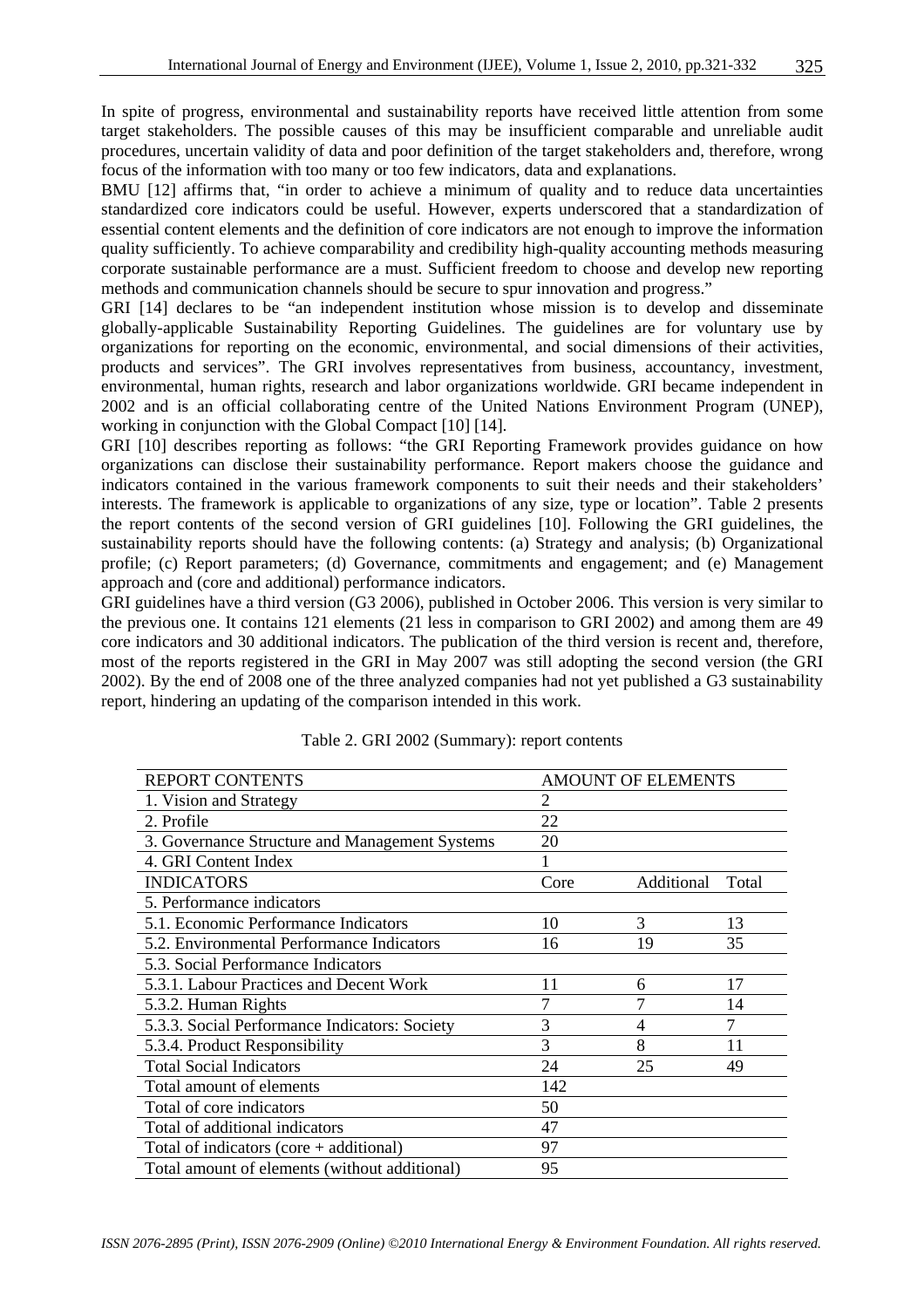GRI puts particular emphasis on the possibility of using the reports for benchmarking, as well as for checking performance in relation to laws, regulations, codes or performance standards and for comparing performance within an organization and among different organizations over periods of time [10] [14].

#### **4. Summary of alignment between Global Compact elements and GRI guidelines**

The use of the GRI guidelines is recommend by the United Nations Global Compact Office as means to communicate their progress in relation to the Global Compact principles [16]. In table 3 is presented the alignment between Global Compact Communication on Progress (COP) and G3 guidelines.

United Nations [16] describes that "the COP is a description of actions taken by the participants in support of the Global Compact and is intended to demonstrate commitment to the Global Compact and progress in implementing the ten principles".

| <b>GC COP ELEMENT</b>             | <b>G3 GUIDELINES DISCLOSURES</b>                                             |
|-----------------------------------|------------------------------------------------------------------------------|
| A statement of continuing support | Strategy and analysis                                                        |
|                                   | Governance, commitments, engagement                                          |
| Policies, commitments and systems | Disclosure on management approach (DMA)                                      |
| Description of practical actions  | Disclosure on management approach (DMA) and select<br>performance Indicators |
| Measurement of outcomes           | Performance indicators                                                       |

Table 3. Alignment between Global Compact elements and GRI guidelines

In April 2008 around 2,900 businesses from more than 100 countries were signatories to the Global Compact. Companies A and C have registered COPs. [16]

#### **5. GRI and the automotive industry: Analysis of available GRI sustainability reports**

In May 2007 the GRI reporting database was consulted and it was found that around 900 organizations worldwide were registered, which means that they use the GRI sustainability reporting guidelines. Fortyfive of these organizations (5%) were German, four belonging to the automobile and parts sector (0.5%). Worldwide, 36 GRI registered organizations (4%) were from the car and parts sector. Twenty-five organizations (3%) were Brazilian, none of them from the car and parts sectors [14].

In April 2008 an attempt was made to consult the GRI sustainability reports database, in order to update those figures. It was found that the database was no longer available. GRI was contacted to explain the reasons for this, but there was no reply.

According to the May 2007 inquiry, only two of the automotive companies registered in GRI have headquarters in Germany and plants in Brazil (companies A and C). A third GRI registered company is based in the USA, but has a very strong presence in Germany and Brazil (company B). These three companies were chosen to be analyzed. Their sustainability reports were downloaded from the corporative websites. Most data for this study was collected between January and December 2007.

Most indicators provided by the three companies were totaled overall (on a global basis, without grouping by country or region). The few exceptions belong to the economical dimension. None of the reports showed specific figures for environmental and social performance in the different countries where they operate or per industrial plant.

Each sustainability report gives a measure of its compliance with the GRI 2002 Guidelines. Every indicator reported is classified as *fully covered content*, or as *partially covered content* or as *not covered content* in relation to what is prescripted by the Guidelines. It is worth mentioning that no external auditors checked the reliability or substantiveness of the reports information, nor on this point, nor on any other one. This was also far beyond the scope of the research. Nevertheless, an exploratory assessment has been made. It has shown that at least half of the social indicators claimed by the companies to be fully or partially covered are indeed not covered, or only slightly covered by the sustainability reports. On some occasions detailed descriptions are given, but with no evidence of fulfilling the requirements of GRI Guidelines.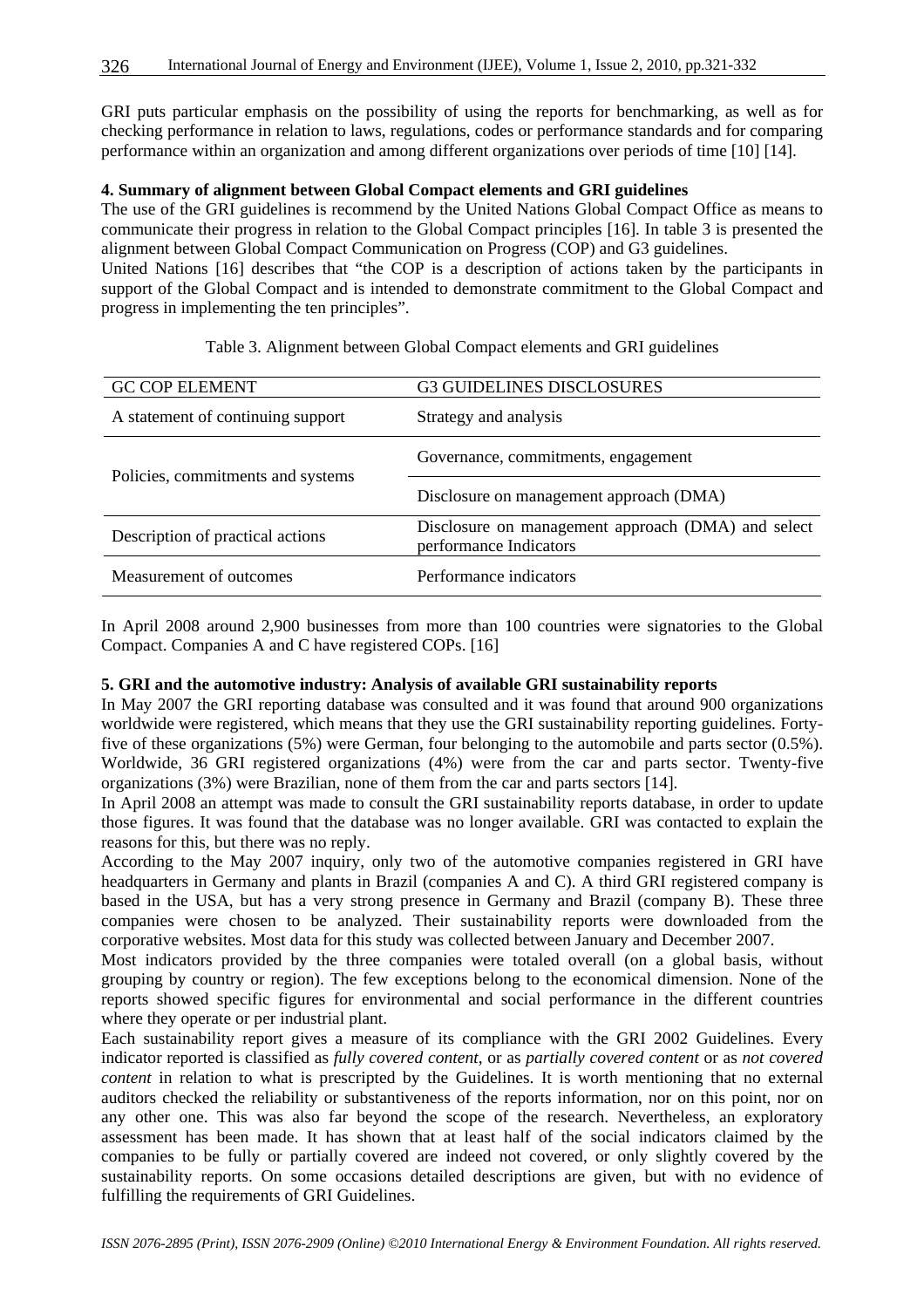GRI classifies its indicators as core (those required for every GRI report) or additional. The analysis took into account only the core indicators coverage, because the reports seldom mentioned the additional indicators. This could mean that the companies considered them to be not meaningful enough for the stakeholders, or that the companies feared that this additional information could be used inauspiciously by competitors or activist groups, or still that they simply wanted to reduce the reporting costs.

Table 4 shows the extent to which the sustainability reports had covered the GRI 2002 core indicators at the eyes of the companies themselves. The number of GRI core indicators that were fully embraced in the reports range from 58% to 78%. A significant number of GRI core indicators (22% to 42%) were not covered.

Table 4. Sustainability reports: results of analyzed companies in relation to the core indicators of GRI 2002 (base date: March 2007)

| <b>SUSTAINABILITY REPORTS</b>       | <b>COMPANY A</b> | <b>COMPANY B</b> | <b>COMPANY C</b> |
|-------------------------------------|------------------|------------------|------------------|
| Year published                      | 2005             | 2006             | 2007             |
| Core indicators                     |                  |                  |                  |
| $(1)$ Contents fully covered $(\%)$ | 36               | 58               | 78               |
| (2) Contents partially covered (%)  | 33               |                  |                  |
| Average of $(1) + (2)$ (%)          | 68               |                  |                  |
| $(3)$ Contents not covered $(\%)$   | 31               | 42               | 22               |
| Average of $(3)$                    | 32               |                  |                  |

Table 5 gives the degree to which each Triple Bottom Line dimension (economic, environmental and social) has been covered by the reports.

Table 5. Sustainability reports: results of analyzed companies in relation to the core indicators of GRI 2002 (base date: March 2007)

| <b>SUSTAINABILITY REPORTS</b>              | <b>COMPANY</b> | <b>COMPANY</b> | <b>COMPANY</b> |  |  |
|--------------------------------------------|----------------|----------------|----------------|--|--|
|                                            | А              |                |                |  |  |
| Core indicators fully or partially covered |                |                |                |  |  |
| Economic indicators (%)                    | 90             | 50             | 80             |  |  |
| Environmental indicators (%)               | 62             | 63             | 88             |  |  |
| Social indicators (%)                      | 76             | 96             | 96             |  |  |
| Core indicators not covered                |                |                |                |  |  |
| Economic indicators (%)                    |                | 50             | 20             |  |  |
| Environmental indicators (%)               | 38             | 37             | 12             |  |  |
| Social indicators (%)                      | 24             |                |                |  |  |

Companies A and C reports give no reasons for the uncovered or partially covered indicators. Company B's report does it, but not always in a convincing manner. For example, the indicator EN1 (total materials use) was not provided, because the company "does not consider it relevant for its activities" what is very arguable.

It can be seen that company B (which is not committed to Global Compact) has a bigger number of not covered GRI indicators, but half of them are economic indicators. Its environmental indicators coverage degree is similar to company A's and its social indicators coverage degree is much better.

#### *5.1 Analysis of information relating to economic indicators*

GRI 2002 guidelines lists thirteen economic indicators, ten being core and three additional. As can be seen in Table 4, none of the companies achieved a complete coverage of core economic indicators. Company B admitted an insignificant reporting level.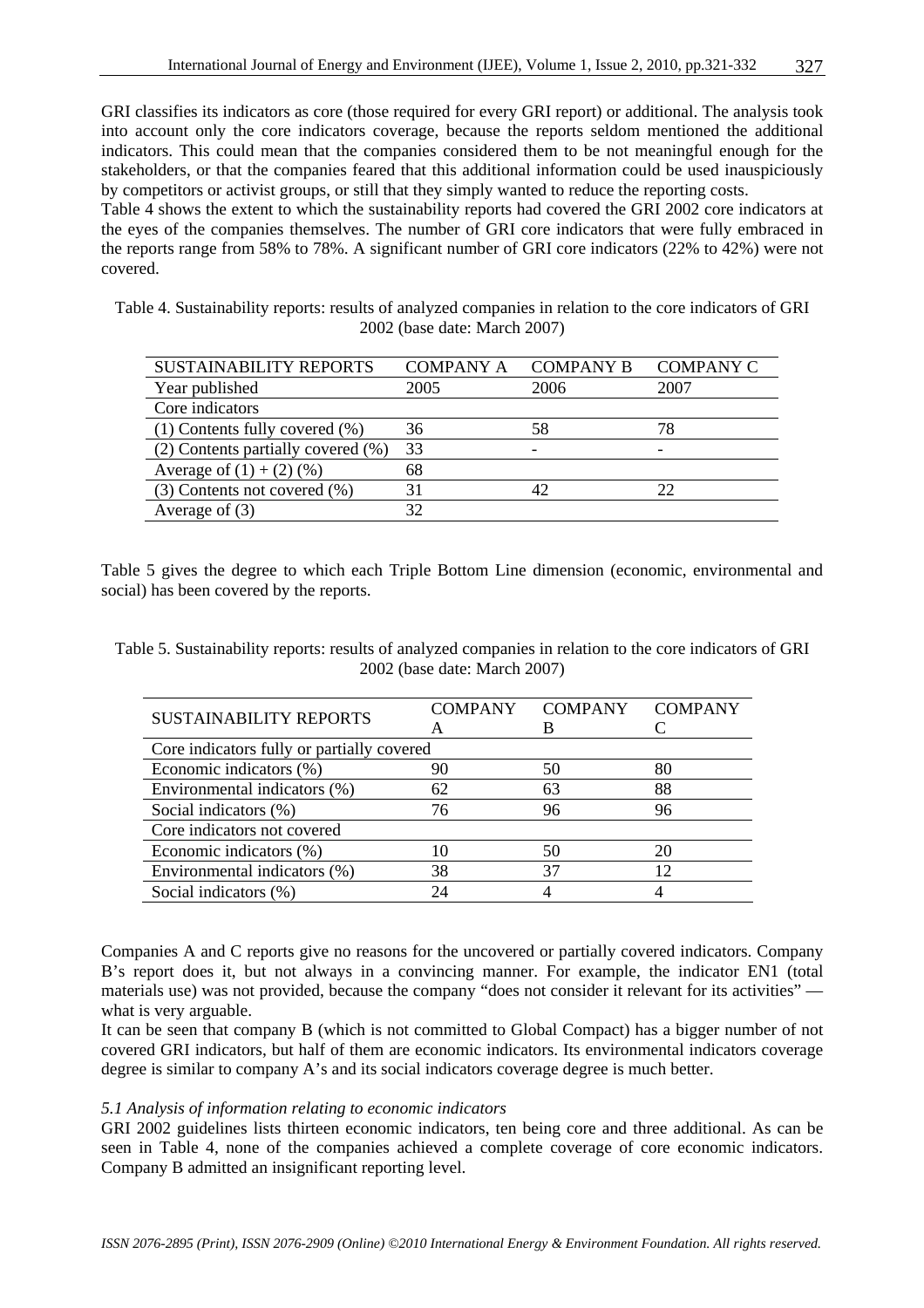No data was found in any of the investigated reports on "suppliers: monetary flow indicator". A similar situation was found for "public sector: monetary flow indicator".

Company C provided clear monetary data in table form on "donations to community and civil society", listed by type and group, for the years 2004 and 2005. Company A presented some of its international social projects (as Aid Project New Hope after Tsunami, Battle against HIV/AIDS in Brazil and South Africa and humanitarian fund for former forced labourers), but did not disclose monetary values. Instead of giving information on this indicator, Company B shows the results of its evaluation by international sustainability and CSR rating agencies.

A more detailed analysis of the economic indicators provided by the three companies reveals that they were totaled (overall total, without grouping by country or region), except for the indicator "geographic breakdown of markets", in which two of the companies gave data on its Brazilian operation (among others).

# *5.2 Analysis of information relating to environmental indicators*

In the GRI 2002 guidelines 35 environmental indicators are listed, 16 of which are core and 19 additional. As can be seen from Table 4, companies A and B admit that their sustainability reports do not cover more than one third of the core environmental indicators. On the other hand, company C declares to cover 88% of them.

No data was found in the investigated reports on: (i) total materials use other than water, by type, (ii) indirect energy use, (iii) location and size of land owned, leased, or managed in biodiversity-rich habitats, and (iv) description other major impacts on biodiversity associated with activities and /or products and services.

Company A provides significant data related to indicator EN15 (percentage of the weight of products sold that is reclaimable at the end of the products´ useful life and percentage that is actually reclaimed), as well as the results of a Life Cycle Assessment that compared innovative and conventional materials recycling processes. The soon to be implemented innovative process would lead to a further 30 percent drop in greenhouse gas emissions.

Company B relates the CO2 emissions from its production plants and the number of produced vehicles (EN8 - Greenhouse gas emissions). Very few figures are given about EN10 (NO<sub>x</sub>, SO<sub>x</sub>, and other significant air emissions by type), although the company states that the introduction of water-based paints reduced by some 70 percent the 1990s solvent emissions level.

Undoubtedly company C is the one which discloses more relevant quantitative information about its environmental performance progress.

#### *5.3 Analysis of information relating to social indicators*

In the GRI 2002 guidelines 49 social indicators are listed, 24 of which are core and 25 additional. As can be seen from Table 4, companies B and C claim to report almost all core social indicators. Company A lies far behind, with a 24% level of non-coverage.

Little data was found in the investigated reports on indicators relating to human rights and society, as follows: (i) description of policies, guideline, corporate structure, and procedures to deal with all aspects of human rights relevant to operations, including monitoring mechanisms and results, (ii) evidence of consideration of human rights impacts as part of investment and procurement decisions, including selections of suppliers/contractors and, (iii) description of policy to prevent forced and compulsory labor and extent to which this policy is visibly stated and applied.

Companies A and B placed an average of 12% for the number of female employees, which indicates that these companies have predominantly male employees. Company C can demonstrate a much better situation (21 %).

Almost all additional social indicators of the GRI 2002 were not provided in the reports analyzed. Examples of these indicators are: (i) description of appeal practices, including, but not limited to, human rights issues, and (ii) awards received relevant to social, ethical, and environmental performance.

It is noteworthy that only company C offers a Balanço Social report, the sustainability model introduced by IBASE. Balanço Social reports are more concise than GRI reports, but they have earned a good reputation in Brazil.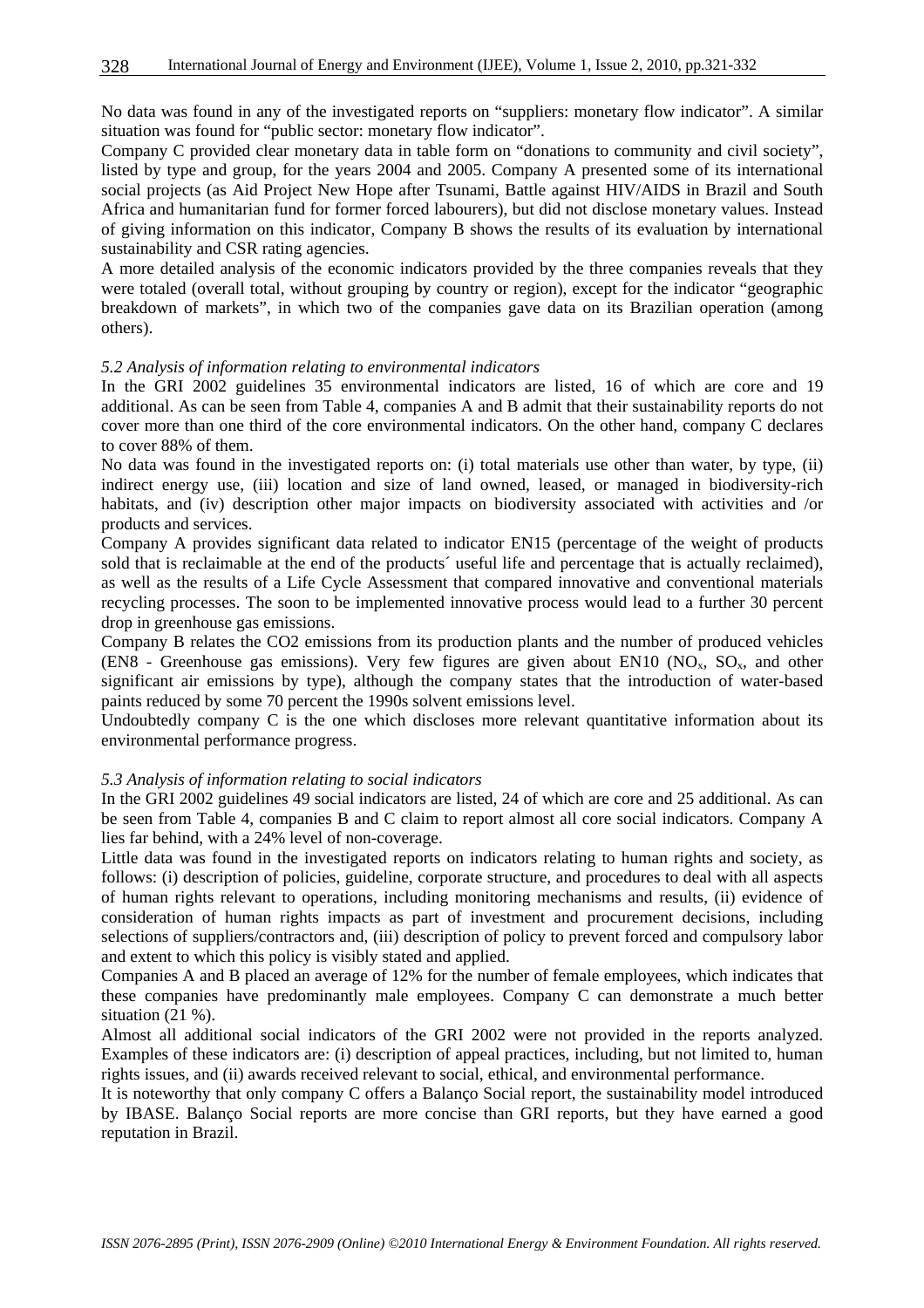#### *5.4 Results*

The information provided by the analyzed GRI-pattern reports allowed an appraisal of the two German headquarted companies' efforts to fulfill their commitments to the Global Compact, as well as of the third company's aptitude to adhere to it. This is an expected result, as GRI guidelines explicitly underline the content connection between both protocols.

Nevertheless, it was not possible to develop an accurate quantitative comparison of the information in the reports. Although the assessed reports adopted the guidelines when preparing GRI sustainability reports, each company presented the GRI indicators heterogeneously. This hinders the possibility of distinguishing companies with better or worse performances in relation to the economical, environmental and social criteria.

Daub [17] highlights "not forgetting that the GRI guidelines, though extensive and supporting the idea of standardized report content, do not require the company to fulfill or handle all topics. Thus, companies are free to use the guideline in any way they choose. This can both be seen as the strengths as well as the weaknesses of the GRI guidelines."

Therefore, the sustainability reports of the three companies under study do not allow any business sustainability benchmarking. The scarce literature about sustainability reporting tends to support this conclusion. Langer utters that "comparability of reports may be limited by the heterogeneity of sustainability reports". In his analysis of sustainability reports of Austrian and multinational corporations, he found out that "there are considerable differences between the reports issued by different corporations. The sometimes hidden variations go beyond differences that are due to the industry and the size of a company". He concluded that "these concealed differences may influence the usability of sustainability reports for benchmarking and initiatives for further standardization of sustainability reporting and rankings of companies" [18].

It must be stressed that G3, the 2006 release of the GRI Guidelines, intends to increase comparability of data across organizations [19].

#### **6. Analysis of companies' disclosing practices**

Every GRI report must offer an e-mail or phone contact to answer its reader's questions. The second part of the research intended to use this possibility to fill the mentioned information gaps. Questionnaires were sent to the three companies with very precise questions. There has been no answer from company A. Visits were made both to its head office in Germany and to the Brazilian subsidiary, with no results. Companies B and C right from the start denied any access to further information. As in company A, various contacts were made and almost no question was answered. All three companies stated that they were not going to provide any additional data on their economical, environmental and social performances other than what could be read on their sustainability reports.

Company A has provided for two years a sustainability portal, where relevant information was available. After beginning 2008 the portal has been replaced by a small inclusion in the corporative portal, with much less details. Company A gives no explanations about this decision.

From this contact experience it could be apprehended that:

- information in the sustainability reports has been processed basically at the company headquarters, with a passive participation of the Brazilian subsidiaries;
- dialogue with stakeholders is more effective at head offices than at the subsidiaries, which demonstrates a strong centralization of corporate communication in the head offices.

The Brazilian subsidiaries provide data to the head offices, but they do not have much participation in the drafting process of the sustainability reports. More than this, they don't use the reports in their contacts with the Brazilian stakeholders, since the reports are not available in Portuguese. The subsidiaries' websites make no references to the companies' sustainability reports, nor provide any quantitative information on results relating to environment and social responsibility (except for company C's Social Balance Report).

This raises the following questions: Do Brazilian stakeholders not exert enough pressure for subsidiaries to provide further information? Are Brazilian stakeholders not strategic enough in the companies' corporate governance?

Dwyer and Owen [13] affirm that many academic researchers "express concern that reporting processes have become prone to ´managerial capture` in that corporate management have taken control of the entire process of production of the reports, with the result that information is collected and disseminated only if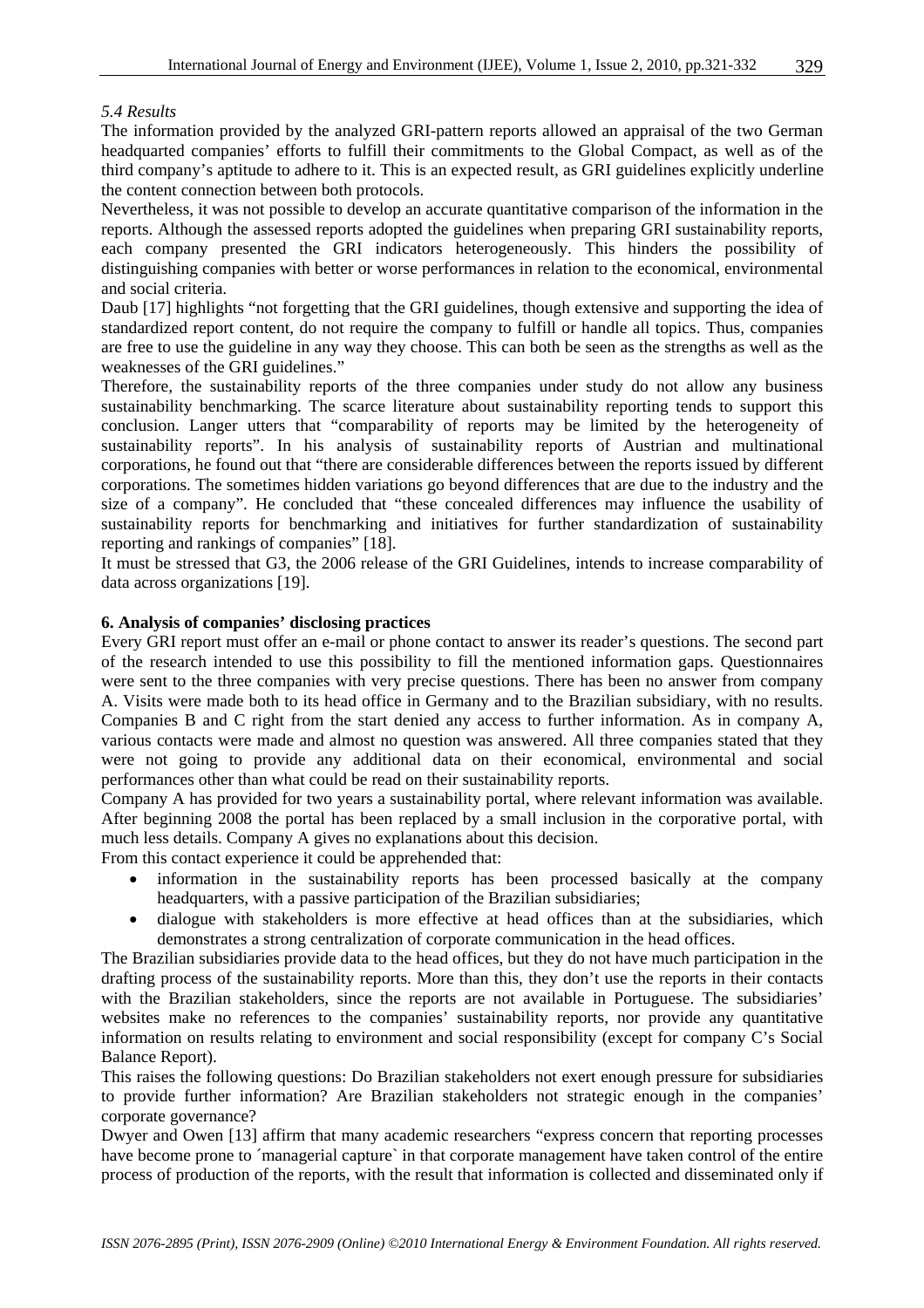it is deemed appropriate to advance the corporate image, rather than seeking true transparency and accountability to stakeholders."

#### **7. Conclusions**

The research here described analyzed the sustainability reports of three automotive multinationals through their head offices or large subsidiary in Germany and industrial plants in Brazil.

The reports could demonstrate the two German headquarted companies' efforts regarding their commitments to the principles of the Global Compact. It has also shown that the not Global Compact committed third company has a comparable sustainability performance and could easily adhere to it. Considering that few companies have a systematic mechanism of public disclosure of sustainability information, the three companies' posture is remarkable, although it remains not clear if deeper actions were necessary. This evaluation was the first objective of the research.

The second objective (to distinguish those with better and worse performance in relation to environmental and social criteria) didn't turn out so well. It was not possible to have a clear comparison of information from the sustainability reports of the companies, since each one of it presented the indicators heterogeneously. Accordingly, benchmarking of business sustainability was not achieved.

Moreover, it was not possible to compare the environmental and social performances of the companies' industrial facilities in Germany and in Brazil (third objective), because most indicators were totaled overall, without country specific information. This prevented reaching a conclusion whether the multinationals adopt the same approach to environmental and social principles in both countries. Although GRI principles require that companies should answer by e-mail or by phone the report readers remaining doubts, all three companies refused to provide any additional data, both in Germany and in Brazil.

In general terms, the reports only allow a skin-deep assessment of the environmental and social performance of the companies. Those results justify some skepticism about the benefits of current automotive industry sustainability reports.

#### **References**

- [1] VDA (German Association of the Automotive Industry). Annual Report 2007. Frankfurt, 2007.
- [2] ANFAVEA (Brazilian Automotive Industry Association). Yearbook 2007. Sao Paulo, 2007.
- [3] UN (United Nations). Making the connection. Draft. New York. Available from: http:// www.globalreporting.org/NR. Access on 30 April 2007.
- [4] Tenorio, F. G. (Org.). Responsabilidade social empresarial. Rio de Janeiro, FGV-Publisher, 2004.
- [5] Elmuti, D.; Kathawala, Y.; Lloyed, S. The Benchmarking Process: Assessing Its Value and Limitations. Industrial Management, p. 40-50, July-August, 1997.
- [6] Weber, O., Sustainability Benchmarking of European Banks and Financial Service Organisations. Corporate Social Responsibility and Environmental Management 12, pp. 73-87, 2005.
- [7] van den Brink, T.W.M. and van der Woerd, F., Industry Specific Sustainability Benchmarks: an ECSF Pilot Bridging Corporate Sustainability with Social Responsible Investments. Journal of Business Ethics 55: pp. 187-203, 2004.
- [8] Hertin, J.; Berkhout, F.; Cirillo, M. Sustainability benchmarking as an instrument for CSR governance. SPRU (Science and Technology Policy Research), Brighton, England, 2007. Available from: http://www.sustainability-performance.org/results. Access on 3 May 2007.
- [9] Morhardt, J.E., Baird, S. and Freeman, K., Scoring Corporate Environmental and Sustainability Reports using GRI 2000, ISO 14031 and other criteria. Corporate Social Responsibility and Environmental Management 9, pp. 215-233, 2002.
- [10] GRI (Global Reporting Initiative). Sustainability Reporting Guidelines. Version 2. Amsterdam, 2005.
- [11] Blanke, M. et al Wie nutzen grosse Unternehmen das Internet, um über Nachhaltigkeit zu Kommunizieren? INFU-Diskussionsbeitraege 24, Universitaet Lüneburg, Lüneburg, 2004
- [12] BMU (German Federal Environmental Ministry). Sustainability in Corporate Reporting. Centre for Sustainability Management, Germany. Newsletter 02, pp. 8, 2004.
- [13] O`Dwyer, B.; Owen, D. O. Assurance statement practice in environmental, social and sustainability reporting: A critical evaluation. The British Accounting Review 2005; 37: pp. 205 – 229, 2005.